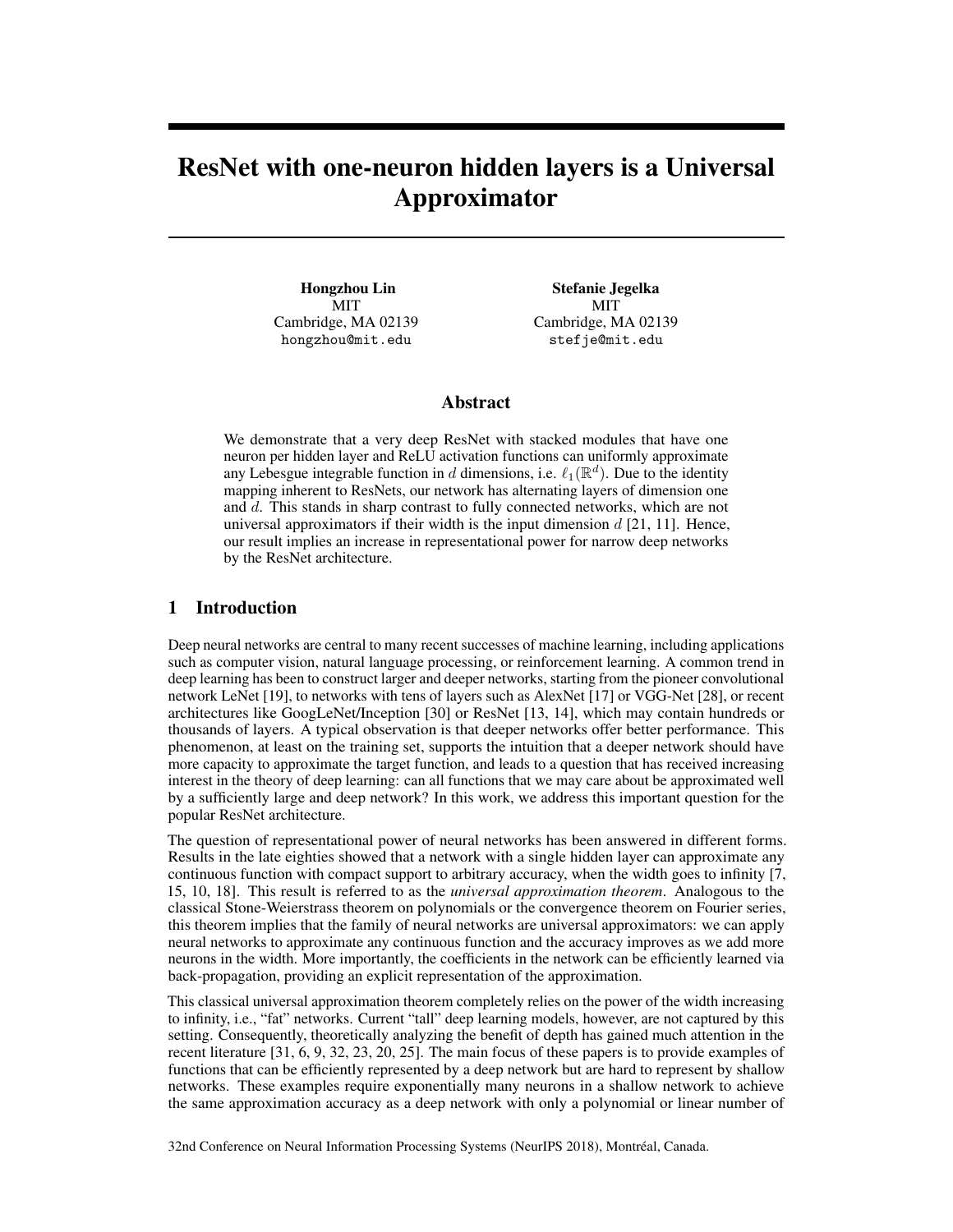neurons. Yet, these specific examples do not imply that *all* shallow networks can be represented by deep networks, leading to an important question:

#### *If the number of neurons in each layer is bounded, does universal approximation hold when the depth goes to infinity?*

This question has recently been studied by [21, 11] for fully connected networks with ReLU activation functions: if each hidden layer has at least  $d + 1$  neurons, where d is the dimension of the input space, the universal approximation theorem holds as the depth goes to infinity. If, however, at most d neurons can be used in each hidden layer, then universal approximation is impossible even with infinite depth.

In practice, other architectures have been developed to improve empirical results. A popular example is ResNet [13, 14], which includes an identity mapping in addition to each layer. A first step towards a better theoretical understanding of those empirically successful models is to ask how the above question extends to them. Do the architecture variations make a difference theoretically? Due to the identity mapping, for ResNet, the width of the network remains the same as the input dimension. For a formal analysis, we stack modules of the form shown in Figure 1, and analyze how small the hidden green layers can be. The resulting width of  $d$  (blue) or even less (green) stands in sharp contrast with the negative result for width  $d$  for fully connected networks in [21, 11]. Indeed, our empirical illustrations in Section 2 demonstrate that, empirically, significant differences in the representational power of narrow ResNets versus narrow fully connected networks can be observed. Our theoretical results confirm those observations.

Hardt and Ma [12] show that ResNet enjoys universal finite-sample expressive power, i.e., ResNet can represent any classifier on any finite sample perfectly. This positive result in the discrete setting motivates our work. Their proof, however, relies on the fact that samples are "far" from each other and hence cannot be used in the setting of full functions in continuous space.

Contributions. The main contribution of this paper is to show that ResNet with one single neuron per hidden layer is enough to provide universal approximation as the depth goes to infinity. More precisely, we show that for any Lebesgue-integrable<sup>1</sup> function  $f : \mathbb{R}^d \to \mathbb{R}$ , for any  $\epsilon > 0$ , there exists a ResNet  $R$  with ReLU activation and one neuron per hidden layer such that

$$
\int_{\mathbb{R}^d} |f(x) - R(x)| dx \le \epsilon.
$$

This result implies that, compared to fully connected networks, the identity mapping of ResNet indeed adds representational power for tall networks.



Figure 1: The basic residual block with one neuron per hidden layer.

The ResNet in our construction is built by stacking residual blocks of the form illustrated in Figure 1, with one neuron in the hidden layer. A basic residual block consists of two linear mappings and a single ReLU activation [12, 13]. More formally, it is a function  $\mathcal{T}_{U,V,u}$  from  $\mathbb{R}^d$  to  $\mathbb{R}^d$  defined by

$$
\mathcal{T}_{U,V,u}(x) = VReLU(Ux + u),
$$

where  $U \in \mathbb{R}^{1 \times d}$ ,  $V \in \mathbb{R}^{d \times 1}$ ,  $u \in \mathbb{R}$  and the ReLU activation function is defined by

$$
ReLU(x) = max(x, 0) = [x]_{+}.
$$
 (1)

After performing the nonlinear transformation, we add the identity to form the input of the next layer. The resulting ResNet is a combination of several basic residual blocks and a final linear output layer:

$$
R(x) = \mathcal{L} \circ (Id + \mathcal{T}_N) \circ (Id + \mathcal{T}_{N-1}) \circ \cdots \circ (Id + \mathcal{T}_0)(x),
$$

<sup>&</sup>lt;sup>1</sup>A function f is Lebesgue-integrable if  $\int_{\mathbb{R}^d} |f(x)| dx < \infty$ .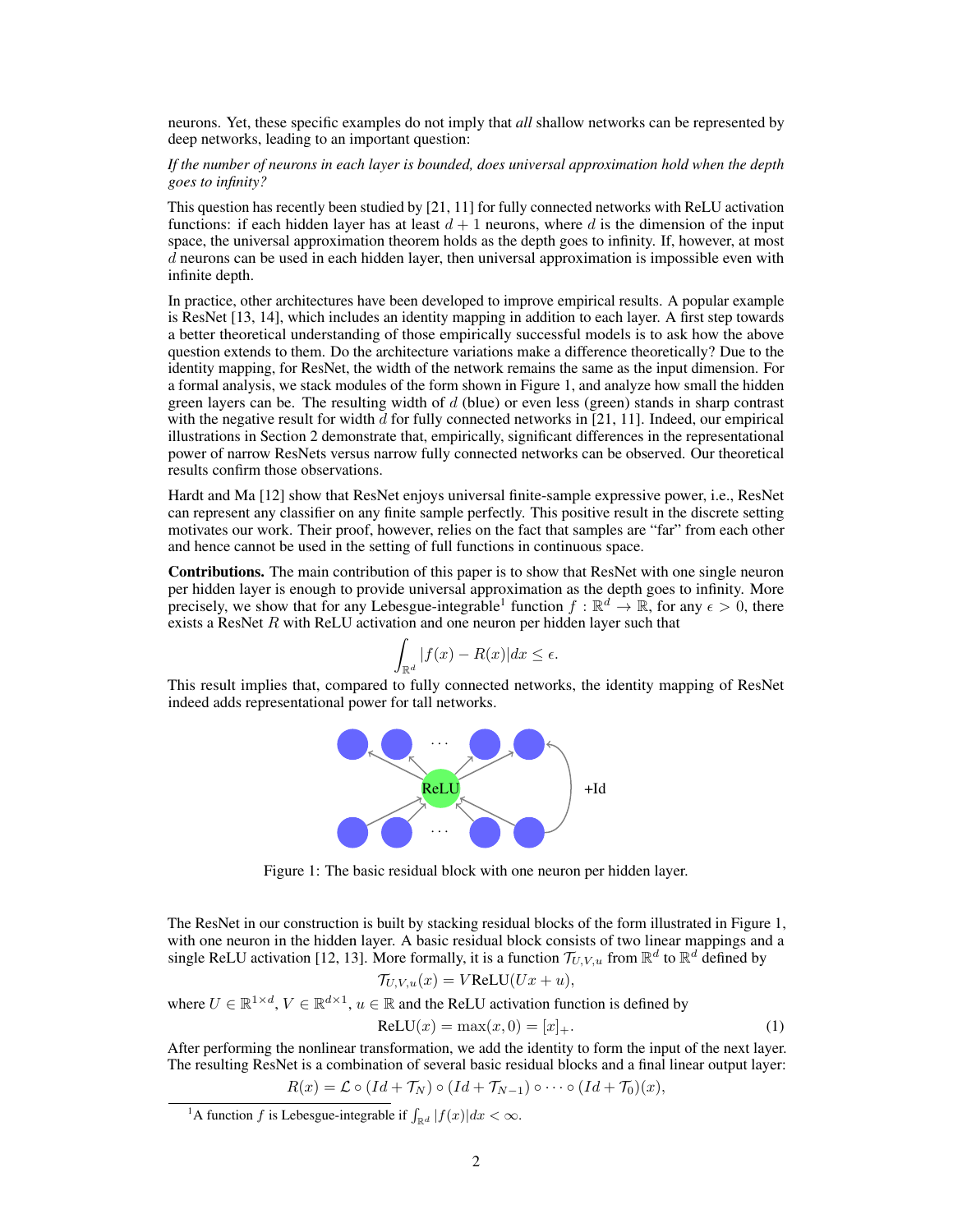where  $\mathcal{L}: \mathbb{R}^d \to \mathbb{R}$  is a linear operator and  $\mathcal{T}_i$  are basic one-neuron residual blocks.

Unlike the original architecture [13], we do not include any convolutional layers, max pooling or batch normalization; the above simplified architecture turns out to be sufficient for universal approximation.

## 2 A motivating example

We begin by empirically exploring the difference between narrow fully connected networks, with  $d$ neurons per hidden layer, and ResNet via a simple example: classifying the unit ball in the plane.

The training set consists of randomly generated samples  $(z_i, y_i)_{i=1 \cdots n} \in \mathbb{R}^2 \times \{-1, 1\}$  with

$$
y_i = \begin{cases} 1 & \text{if } ||z_i||_2 \le 1; \\ -1 & \text{if } 2 \le ||z_i||_2 \le 3. \end{cases}
$$

We artificially create a margin between positive and negative samples to make the classification task easier. As loss, we use the logistic loss  $\frac{1}{n} \sum \log(1 + e^{-y_i y_i})$ , where  $\hat{y}_i = f_{\mathcal{N}}(z_i)$  is the output of the network on the  $i$ -th sample. After training, we illustrate the learned decision boundaries of the networks for various depths. Ideally, we would expect the decision boundaries of our models to be close to the true distribution, i.e., the unit ball.



Figure 2: Decision boundaries obtained by training fully connected networks with width  $d = 2$  per hidden layer (top row) and ResNet (bottom row) with one neuron in the hidden layers on the unit ball classification problem. The fully connected networks fail to capture the true function, in line with the theory stating that width  $d$  is too narrow for universal approximation. ResNet in contrast approximates the function well, empirically supporting our theoretical results.

Figure 2 shows the results. For the fully connected networks (top row), the learned decision boundaries have roughly the same shape for different depths: the approximation quality seems to not improve with increasing depth. While one may be inclined to argue that this is due to local optimality, our observation agrees with the results in [21]:

**Proposition 2.1.** Let  $f_{\mathcal{N}} : \mathbb{R}^d \to \mathbb{R}$  be the function defined by a fully connected network N with  $ReLU$  activation. Denote by  $P = \{x \in \mathbb{R}^d \mid f_\mathcal{N}(x) > 0\}$  the positive level set of  $f_\mathcal{N}$ . If each hidden *layer of* N *has at most* d *neurons, then*

 $\lambda(P) = 0$  *or*  $\lambda(P) = +\infty$ , where  $\lambda$  denotes the Lebesgue measure.

*In other words, the non-trivial level set of a narrow fully connected network is always unbounded.*

The proof is a direct application of Theorem 2 of [21], see Appendix E. Thus, even when the depth goes to infinity, a narrow fully connected network can never approximate a bounded region. Here we only show the case  $d = 2$  because we can easily visualize the data; the same observation will still hold in higher dimensions. An even stronger, recent result states that any connected component of the decision boundaries obtained by a narrow fully connected network is unbounded [3].

The decision boundaries for ResNet appear strikingly different: despite the even narrower width of one, from 2 hidden layers onwards, the ResNet represents the indicator of a bounded region.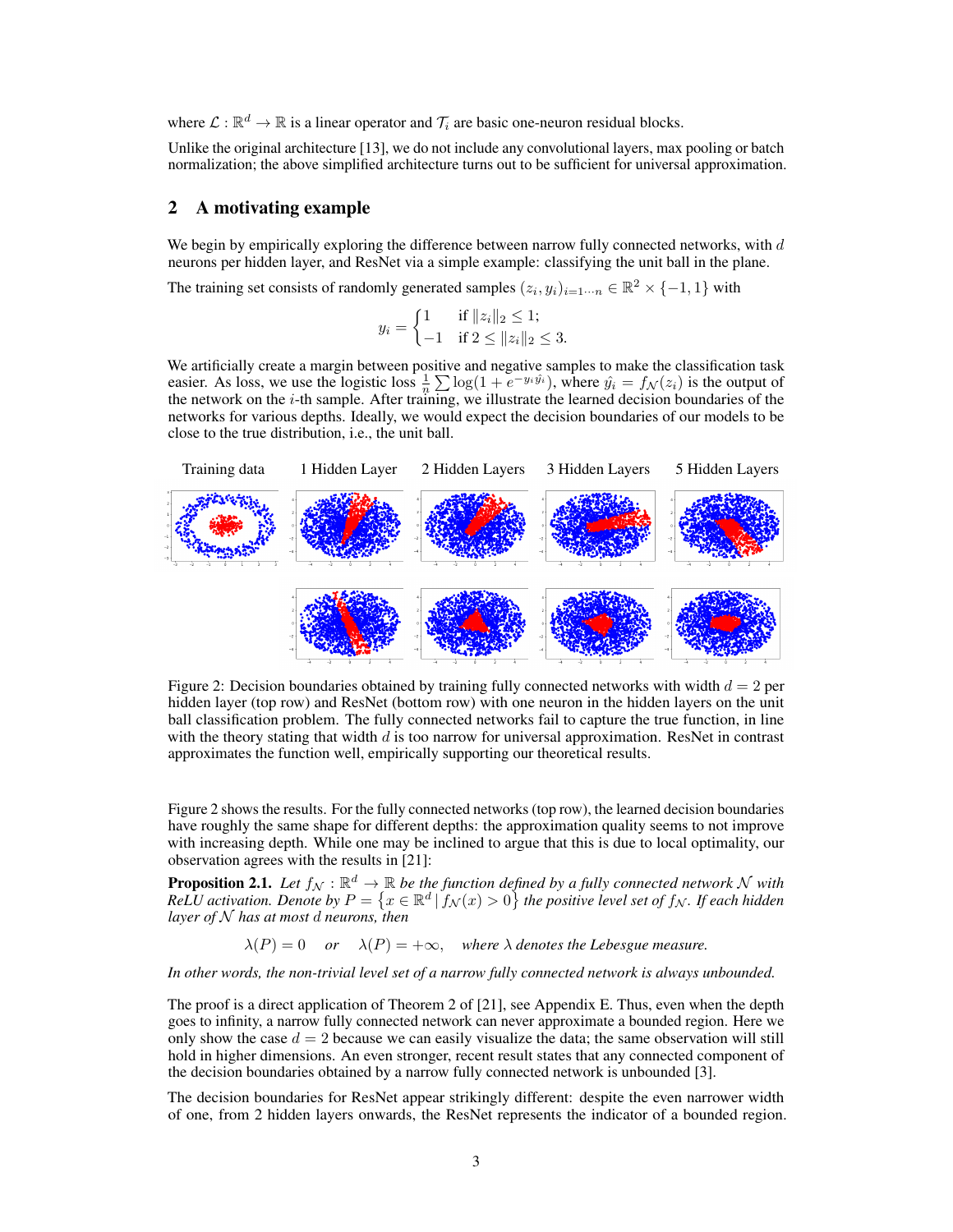With increasing depth, the decision boundary seems to converge to the unit ball, implying that Proposition 2.1 cannot hold for ResNet. These observations motivate the universal approximation theorem that we will show in the next section.

## 3 Universal approximation theorem

In this section, we present the universal approximation theorem for ResNet with one-neuron hidden layers. We sketch the proof in the one-dimensional case; the induction for higher dimensions relies on similar ideas and may be found in the appendix.

Theorem 3.1 (Universal Approximation of ResNet). *For any* d ∈ N*, the family of ResNet with* one-neuron hidden layers and ReLU activation function can universally approximate any  $f\in\ell_1(\mathbb{R}^d)$ . *In other words, for any*  $\epsilon > 0$ *, there is a ResNet R with finitely many layers such that* 

$$
\int_{\mathbb{R}^d} |f(x) - R(x)| dx \le \epsilon.
$$

**Outline of the proof.** The proof starts with a well-known fact: the class of piecewise constant functions with compact support and finitely many discontinuities is dense in  $\ell_1(\mathbb{R}^d)$ . Thus it suffices to approximate any piecewise constant function. Given a piecewise constant function, we first construct a grid "indicator" function on its support, as shown in Figure 4. This function is similar to an indicator function in the sense that it vanishes outside the support, but, instead of being constantly equal to one, a grid indicator function takes different constant values on different grid cells, see Definition B.3 for a formal definition. The property of having different function values creates a"fingerprint" on each grid cell, which will help to distinguish them. Then, we divide the space into different level sets, such that one level set contains exactly one grid cell. Finally, we fit the function value on each grid cell, cell by cell.

**Sketch of the proof when**  $d = 1$ **.** We start with the one-dimensional case, which is central to our construction. As mentioned above, it is sufficient to approximate piecewise constant functions. Given a piecewise constant function h, there is a subdivision  $-\infty < a_0 < a_1 < \cdots < a_M < +\infty$  such that

$$
h(x) = \sum_{k=1}^{M} h_k \mathbb{1}_{x \in [a_{k-1}, a_k)},
$$

where  $h_k$  is the constant value on the k-th subdivision  $I_k = [a_{k-1}, a_k)$ . We will approximate h via trapezoid functions of the following form, shown in Figure 3.



Figure 3: A trapezoid function, which is a continuous approximation of the indicator function. The parameter  $\delta$  measures the quality of the approximation.

A trapezoid function is a simple continuous approximation of the indicator function. It is constant on the segment  $I_k^{\delta} = [a_{k-1} + \delta, a_k - \delta]$  and linear in the  $\delta$ -tolerant region  $I_k \setminus I_k^{\delta}$ . As  $\delta$  goes to zero, the trapezoid function tends point-wise to the indicator function.

A natural idea to approximate h is to construct a trapezoid function on each subdivision  $I_k$  and to then sum them up. This is the main strategy used in [21, 11] to show a universal approximation theorem for fully connected networks with width at least  $d+1$ . However, this strategy is not applicable for the ResNet structure because the summation requires memory of past components, and hence requires additional units in every layer. The width constraint of ResNet makes the difference here.

In contrast, we construct our approximation in a sequential way: we build the components of the trapezoid function one after another. With this sequential construction, we can only build increasing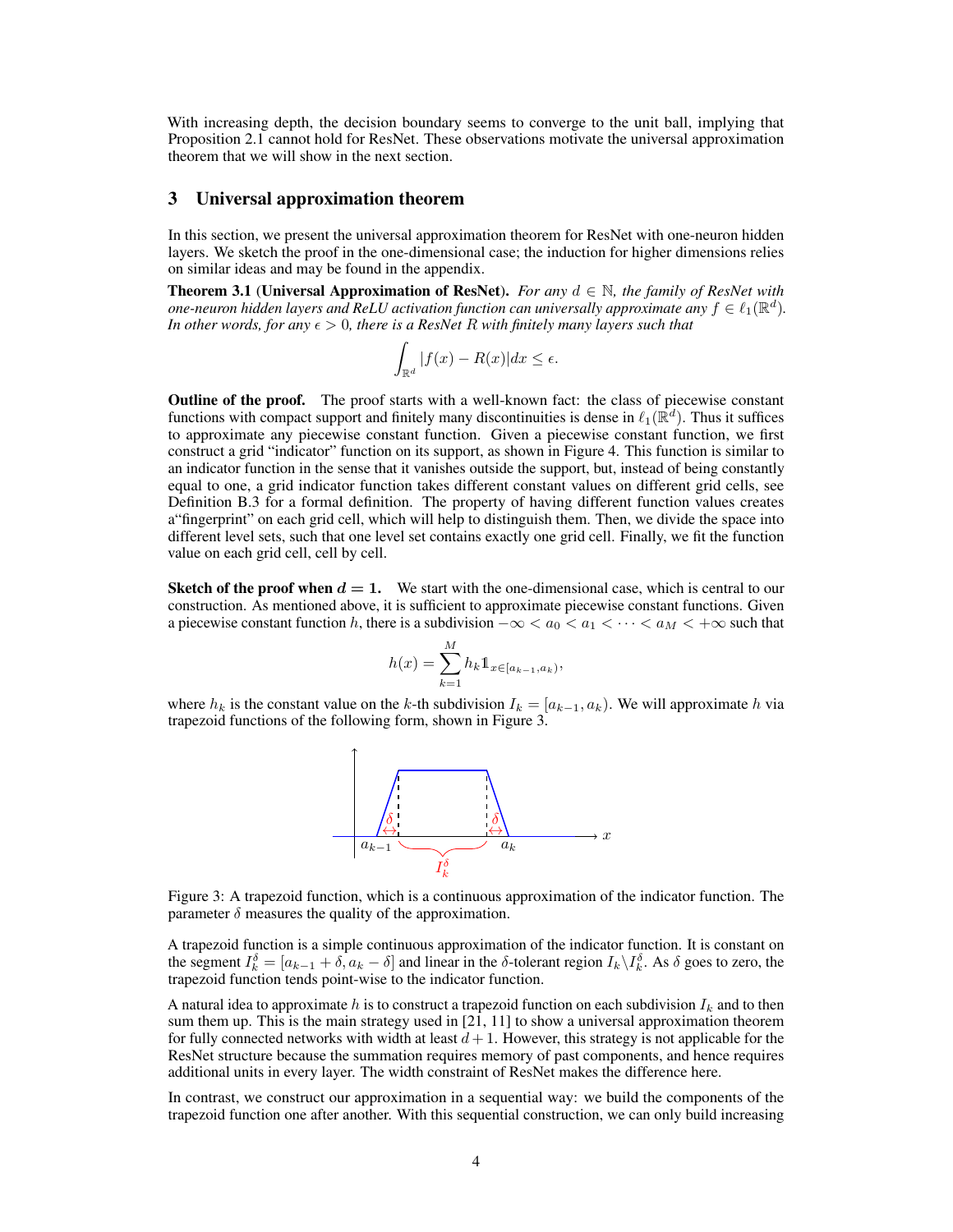

Figure 4: An increasing trapezoid function, which is a special case of grid indicator function when  $d = 1$ , is trapezoidal on each subdivision with increasing constant value from left to right.

trapezoid functions as shown in Figure 4. Such functions are trapezoidal on each subdivision  $I_k$  and the constant value on  $I_k^{\delta}$  increases when k grows. The construction relies on the following basic operations:

Proposition 3.2 (Basic operations). *The following operations are realizable by a single basic residual block of ResNet with one neuron:*

- *(a)* **Shifting by a constant:**  $R^+ = R + c$  *for any*  $c \in \mathbb{R}$ *;*
- *(b) Min or Max with a constant:*  $R^+ = \min\{R, c\}$  *or*  $R^+ = \max\{R, c\}$  *for any*  $c \in \mathbb{R}$ *;*
- *(c) Min or Max with a linear transformation:*  $R^+ = \min\{R, \alpha R + \beta\}$  *(or* max*)* for any  $\alpha, \beta \in \mathbb{R}$ ;

*where*  $R$  *represents the input layer in the basic residual block and*  $R<sup>+</sup>$  *the output layer.* 

Geometrically, operation (a) allows us to shift the function by a constant; operation (b) allows us to remove the level set  $\{R \ge c\}$  or  $\{R \le c\}$  and operation (c) can be used to adjust the slope. With these basic operations at hand, we construct the increasing trapezoid function by induction on the subdivisions. For any  $m \in [0, M]$ , we construct a function  $R_m$  satisfying

- C1.  $R_m = 0$  on  $(-\infty, a_0]$ ;
- C2.  $R_m$  is a trapezoid function on each  $I_k$ , for any  $k = 1, \dots, m$ ;
- C3.  $R_m = (k+1) ||h||_{\infty}$  on  $I_k^{\delta} = [a_{k-1} + \delta, a_k \delta]$  for any  $k = 1, \dots, m$ ;
- C4.  $R_m$  is bounded on  $(-\infty, a_m]$  by  $0 \le R_m \le (m+1) \|h\|_{\infty}$ ;

C5. 
$$
R_m(x) = -\frac{(m+1)||h||_{\infty}}{\delta}(x - a_m)
$$
 if  $x \in [a_m, +\infty)$ ;

where  $||h||_{\infty} = \max_{k=1\cdots M} |h_k|$  is the infinity norm and  $\delta > 0$  measures the quality of the approximation. An illustration of  $R_m$  is shown in Figure 5. On the first m subdivisions,  $R_m$  is the restriction of the desired increasing trapezoid function. On  $[a_m, +\infty)$ , the function  $R_m$  is a very steep linear function with negative slope that enables the construction of next subdivision.

Given  $R_m$ , we sequentially stack three residual blocks to build  $R_{m+1}$ :

- $R_m^+ = \max\left\{ R_m, -\left( 1 + \frac{1}{m+1} \right) R_m \right\};$ •  $R_m^{++} = \min \left\{ R_m^+, -R_m^{+} + \frac{(m+2)\|h\|_{\infty}}{\delta} \right\}$  $\frac{\partial \|h\|_{\infty}}{\delta}(a_{m+1}-a_m)\Big\};$
- $R_{m+1} = \min\{R_m^{++}, (m+2)\|h\|_{\infty}\}.$

Figure 5 illustrates the effect of these blocks: the first operation flips the linear part on  $[a_m, +\infty)$  by adjusting the slope, the second operation folds the linear function in the middle of  $[a_m, a_{m+1}]$ , and finally we cut off the peak at the appropriate level  $(m+2)||h||_{\infty}$ .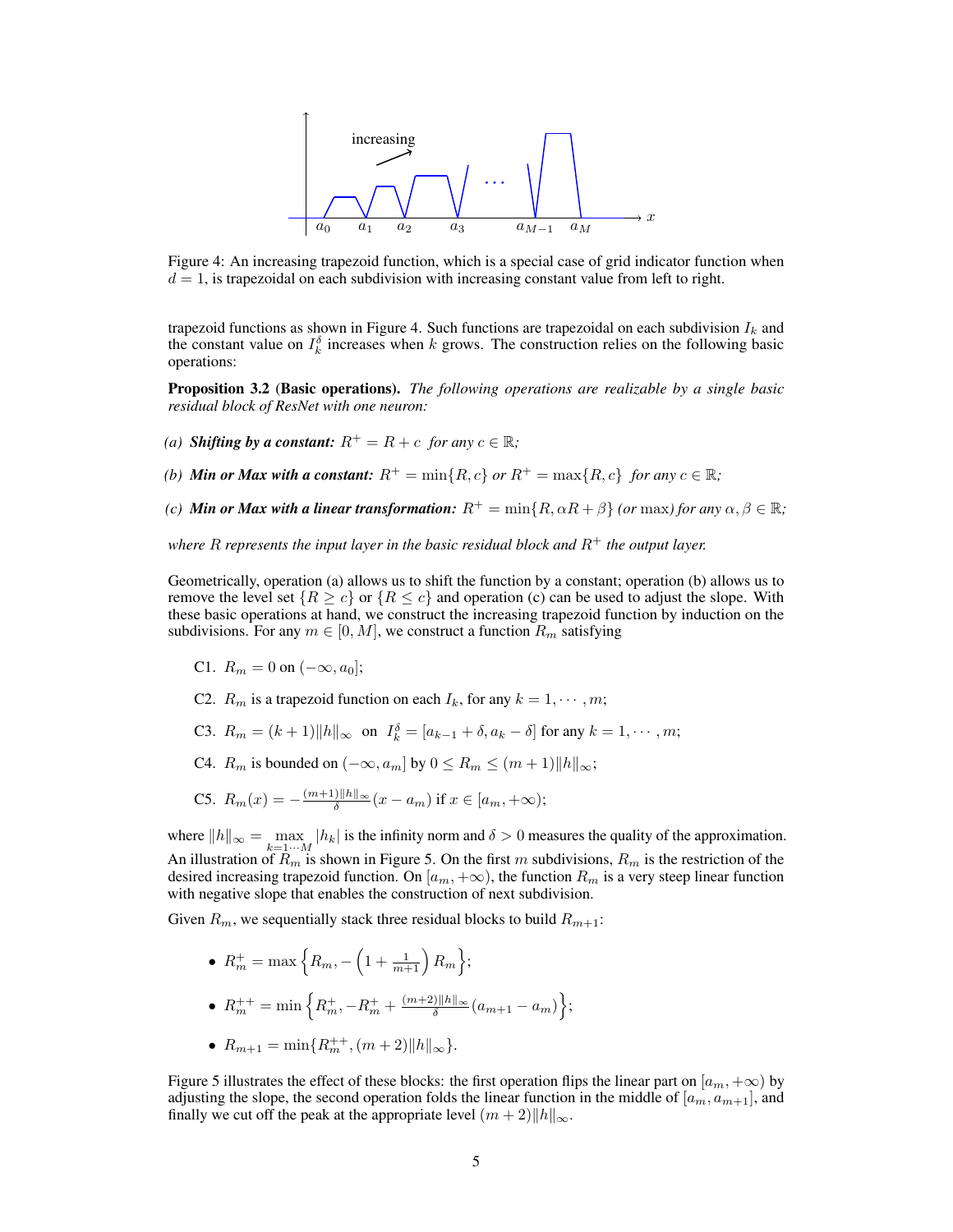$$
\begin{array}{ccc}\nR_m & \text{(1)} & & R_m^+ & \text{(2)} & & \\
\hline\na_0 & a_m & x & & \\
\hline\na_0 & a_m & a_m & x & \\
\hline\n\end{array}\n\qquad\n\begin{array}{ccc}\nR_m^{++} & \text{(3)} & \text{(3)} & \text{(4)} \\
\hline\n\end{array}\n\qquad\n\begin{array}{ccc}\nR_{m+1} & \text{(4)} & \text{(5)} \\
\hline\n\end{array}
$$

Figure 5: The construction of  $R_{m+1}$  based on  $R_m$ . We build the next trapezoid function (red) and keep the previous ones (blue) unchanged.

An important consideration is that we need to keep the function on previous subdivisions unchanged while building the next trapezoid function. We achieve this by increasing the function values. The different values will be the basis for adjusting the function value in each subdivision to the final value of the target function we want to approximate. Before proceeding with the adjustment, we remark that  $R_M$  goes to  $-\infty$  as  $x \to \infty$ . This negative "tail" is easily removed by performing a cut-off operation via the max operator. This gives us the desired increasing trapezoid function  $R_M^*$ .

To adjust the function values on the intervals  $I_k^{\delta}$ , we identify the  $I_k^{\delta}$  via the level sets of  $R_M^*$ . This works because, by construction,  $R_M^* = (k+1) ||h||_{\infty}$  on  $I_k^{\delta}$ . More precisely, we define the level sets  $L_k = \{k||h||_{\infty} < R_M^* \le (k+1)||h||_{\infty}\}$  (for  $k = 0, \cdots, M$ ) and adjust them one by one from highest to lowest value: for any  $k = M, \dots, 1$ , we sequentially build

$$
R_{k-1}^* = R_k^* + \frac{h_k - (k+1)\|h\|_{\infty}}{\|h\|_{\infty}} [R_k^* - k\|h\|_{\infty}]_+.
$$
 (2)

An illustration of the  $R_k^*$  is shown in Figure 6.



Figure 6: An illustration of the function adjustment procedure applied to the top level sets. At each step, we adjust one  $I_k^{\delta}$  to the desired function value  $\tilde{h}_k$ .

In particular, the first step from  $R_M^*$  to  $R_{M-1}^*$  only scales the top level set because the ReLU activation  $[R_M - M|h]_{\infty}]_+$  is active if and only if  $x \in L_M$ . The coefficients are appropriately selected such that after the scaling, the constant in  $I_M^{\delta}$  matches  $h_M$ . Hence, we have

$$
R_{M-1}^* = \begin{cases} h_M & \text{if } x \in I_M^{\delta} \subset L_M; \\ R_M^* & \text{if } x \notin L_M. \end{cases}
$$

Next, we set the second largest level set to  $h_{M-1}$ , and so on. As a result, the function  $R_0^*$ , obtained after rescaling all the level sets is the desired approximation of the piecewise constant function  $h$ . Concretely, we show that  $R_0^*$  satisfies

- $R_0^* = 0$  on  $(-\infty, a_0]$  and  $[a_M, +\infty);$
- $R_0^* = h_k$  on  $I_k^{\delta} = [a_{k-1} + \delta, a_k \delta]$  for any  $k = 1, \dots, M$ ;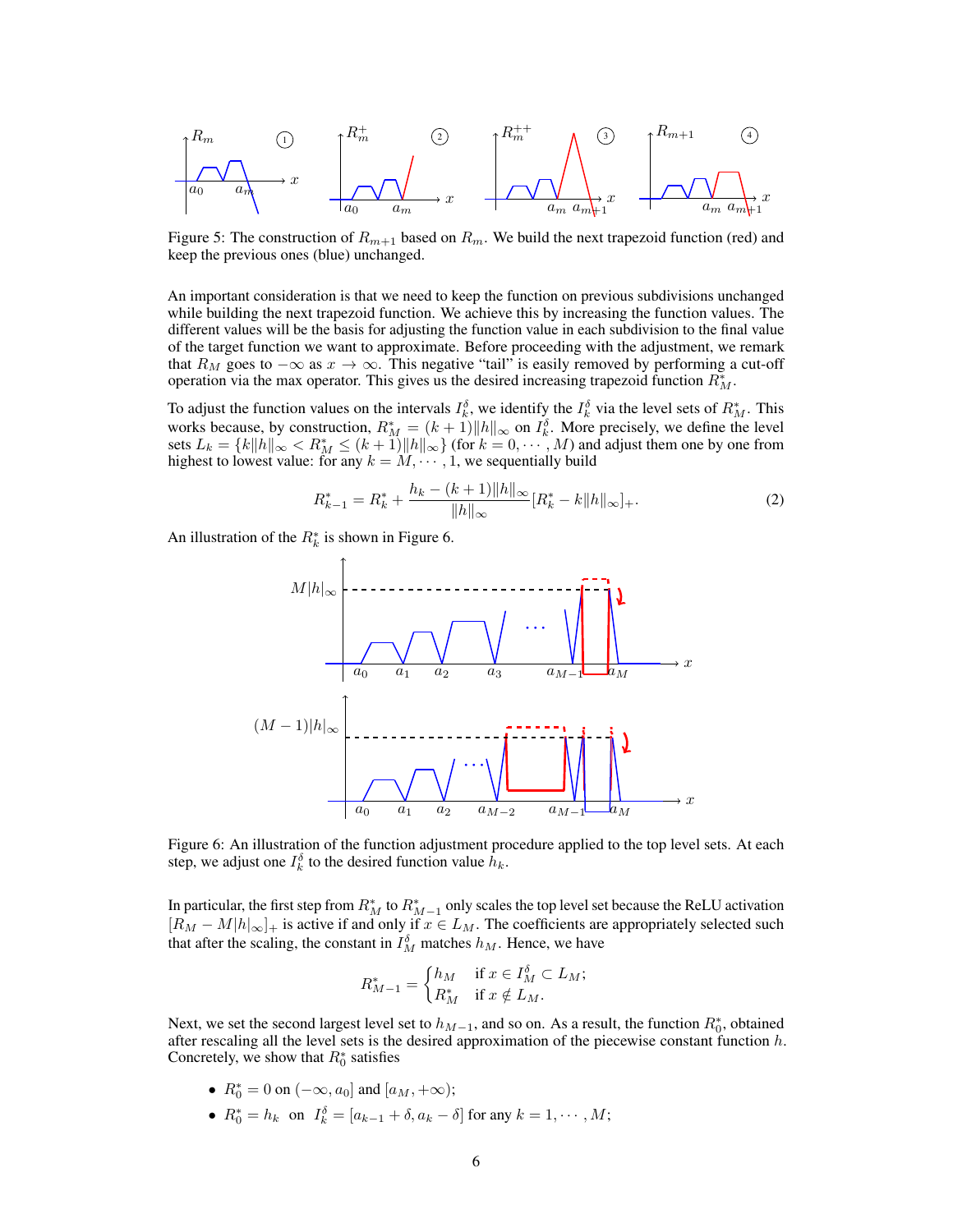•  $R_0^*$  is bounded with  $-\|h\|_{\infty} \leq R_0^* \leq \|h\|_{\infty}$ .

The detailed proof is deferred to Appendix B. Importantly, our construction is valid for any small enough  $\delta$  satisfying  $0 < 2\delta < \min_{k=1,\dots,M} \{a_k - a_{k-1}\}\$ . Hence, the approximation error, which is bounded by

$$
\int_{\mathbb{R}} |R_0^*(x) - h(x)| dx \le 4M\delta ||h||_{\infty},
$$

can be made arbitrarily small by taking  $\delta$  to 0. This completes the proof.

Extension to higher dimensions. The last step of the one-dimensional construction is performed by sliding through all the grid cells and adjusting the function value sequentially. This procedure can be done regardless of the dimension. Therefore, it suffices to build a  $d$ -dimensional grid indicator function, which generalizes the notion of increasing trapezoid function into high dimensional space (Definition B.3 in the appendix).

We perform an induction over dimensions. The main idea is to sum up an appropriate one-dimensional grid indicator function and an appropriate  $d-1$  dimensional grid indicator function, as illustrated in Figure 7.



Figure 7: One dimensional grid indicator functions on the first (left) and second (middle) coordinate. Both functions can be constructed independently by our one hidden unit ResNet.

The summation gives the desired shape inside each grid cell. However, some regions outside the grid cells are also raised, but were supposed to be zero. We address this issue via another, separate level set property: there is a threshold  $\overline{T}$  such that a) the function value inside each  $I_k^{\delta}$  is larger than  $T$ ; b) the function values outside the grid cells are smaller than  $T$ . Therefore, the desired grid indicator function can be obtained by performing a max operator with the threshold  $T$ , i.e., cutting off the smaller values and setting them to zero (see Appendix C).

Number of neurons/layers. A straightforward consequence of our construction is that we can approximate any piecewise constant function to arbitrary accuracy with a ResNet of  $O$ (number of grid cells) hidden units/layers. The most space-consuming procedure is the function adjustment that requires going through each of the grid cells one by one. This procedure however can be parallelized if we allow more hidden units per layer.

Deriving an exact relationship between the original target function  $f$  and the required number of grid cells is nontrivial and highly dependent on characteristics of  $f$ . In particular, when the function  $f$  is continuous, this number is related to the modulus of continuity of  $f$  defined by

$$
\omega_K(r) = \max_{x, y \in K, ||x - y|| \le r} |f(x) - f(y)|,
$$

where K is any compact set and  $r$  represents the radius of the discretization. Given a desired approximation accuracy  $\epsilon$ , we need to

- first, determine a compact set K such that  $\int_{\mathbb{R}^d \setminus K} |f| \leq \epsilon$  and restrict f to K;
- second, determine r such that  $\omega_K(r) \leq \epsilon/\text{Vol}(K)$ .

Then, the number of grid cells is  $O(1/r^d)$ . This dependence is suboptimal in the exponent, and it may be possible to improve it using a similar strategy as [34]. Also, by imposing stronger smoothness assumptions, this number may be reducible dramatically [2, 22, 33]. These improvements are not the main focus of this paper, and we leave them for future work.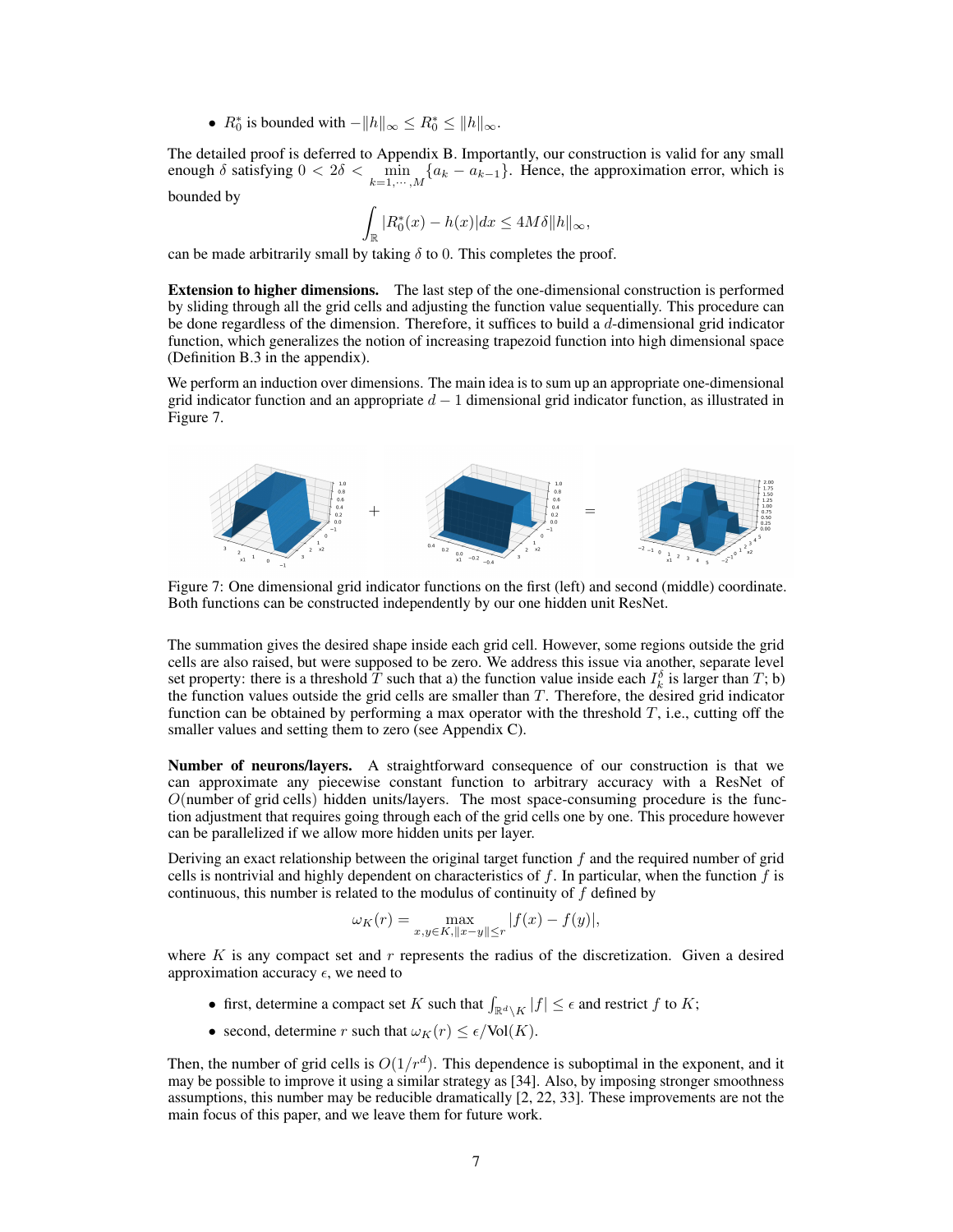## 4 Discussion and concluding remarks

In this paper, we have shown a universal approximation theorem for the ResNet structure with one unit per hidden layer. This result stands in contrast to recent results on fully connected networks, for which universal approximation fails with width  $d$  or less. To conclude, we add some final remarks and implications.

ResNet vs Fully connected networks. While we achieve universal approximation with only one hidden neuron in each basic residual block, one may argue that the structure of ResNet still passes the identity to the next layer. This identity map could be counted as  $d$  hidden units, resulting in a total of  $d+1$  hidden unites per residual block, and could be viewed as making the network a width  $(d + 1)$  fully connected network. But, even from this angle, ResNet corresponds to a compressed or sparse version of a fully connected network. In particular, a width  $(d + 1)$  fully connected network has  $O(d^2)$  connections per layer, whereas only  $O(d)$  connections are present in ResNet thanks to the identity map. This "overparametrization" of fully connected networks may be a partial explanation why dropout [29] has been observed to be beneficial for such networks. By the same argument, our result implies that width  $(d+1)$  fully connected networks are universal approximators, which is the minimum width needed [11]. A detailed construction may be found in Appendix F.

Why does universal approximation matter? As shown in Section 2, a width  $d$  fully connected network can never approximate a compact decision boundary even if we allow infinite depth. However, in high dimensional space, it is very hard to visualize and check the obtained decision boundary. The universal approximation theorem then provides a sanity check, and ensures that, in principle, we are able to capture any desired decision boundary.

Training efficiency. The universal approximation theorem only guarantees the possibility of approximating any desired function, but it does not guarantee that we will actually find it in practice by running SGD or any other optimization algorithm. Understanding the efficiency of training may require a better understanding of the optimization landscape, a topic of recent attention [5, 16, 24, 26, 8, 35, 27].

Here, we try to provide a slightly different angle. By our theory, ResNet with one-neuron hidden layers is already a universal approximator. In other words, a ResNet with multiple units per layer is in some sense an over-parametrization of the model, and over-parametrization has been observed to benefit optimization [36, 4, 1]. This might be one reason why training a very deep ResNet is "easier" than training a fully connected network. A more rigorous analysis is an interesting direction for future work.

Generalization. Since a universal approximator is able to fit any function, one might expect it to overfit very easily. Yet, it is commonly observed that deep networks generalize surprisingly well on the test set. The explanation of this phenomenon is orthogonal to our paper, however, knowing the universal approximation capability is an important building block of such a theory. Moreover, the above-mentioned "over-parametrization" implied by our results may play a role too.

To conclude, we have shown a universal approximation theorem for ResNet with one-neuron hidden layers. This theoretically distinguishes them from fully connected networks. To some extent, our construction also theoretically motivates the current practice of going deeper and deeper in the ResNet architecture.

## Acknowledgements

We would like to thank Jeffery Z. HaoChen for useful feedback and suggestions for this paper. This research was supported by The Defense Advanced Research Projects Agency (grant number YFA17 N66001-17-1-4039). The views, opinions, and/or findings contained in this article are those of the author and should not be interpreted as representing the official views or policies, either expressed or implied, of the Defense Advanced Research Projects Agency or the Department of Defense.

# **References**

[1] S. Arora, N. Cohen, and E. Hazan. On the optimization of deep networks: Implicit acceleration by overparameterization. *arXiv:1802.06509*, 2018.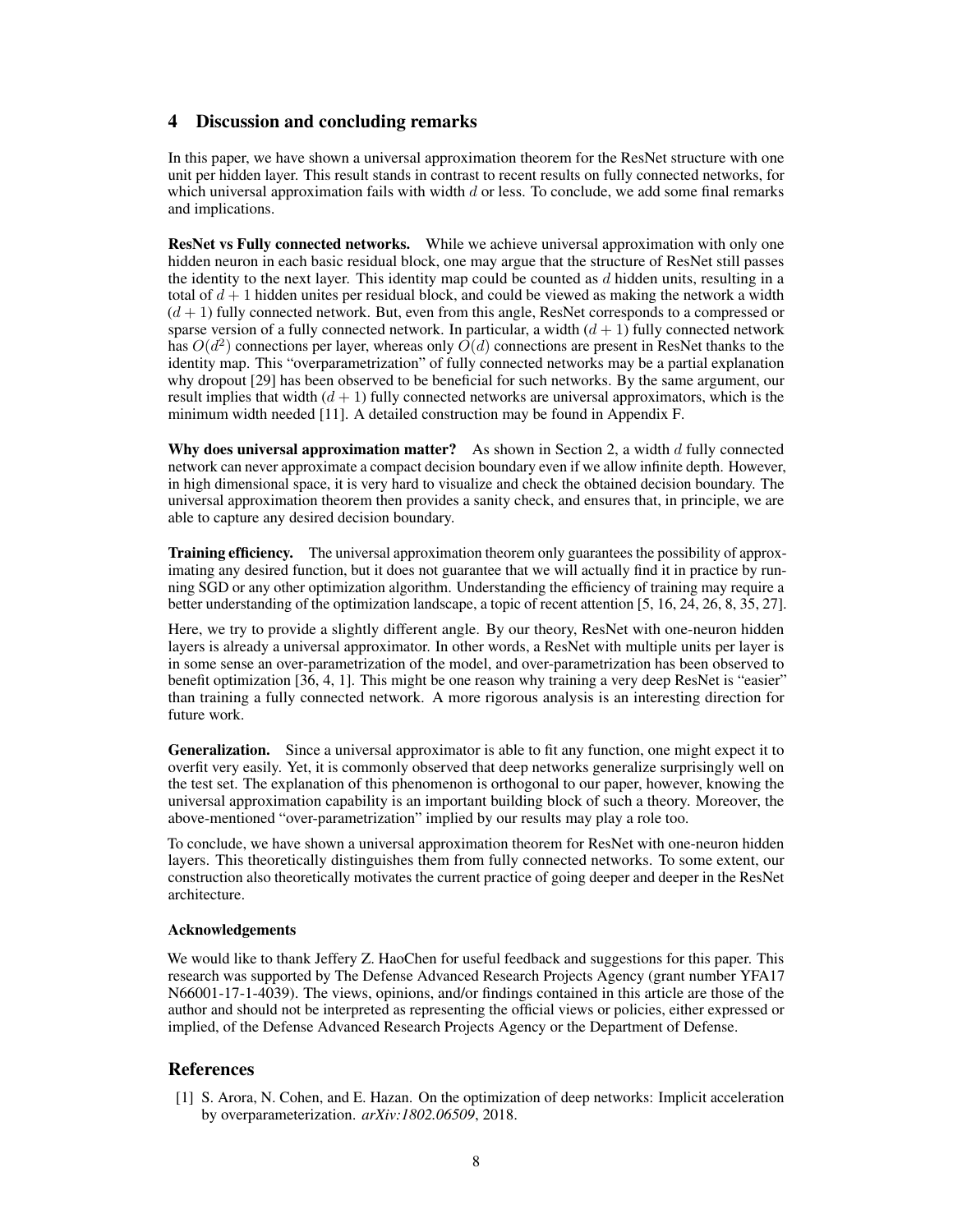- [2] A. R. Barron. Universal approximation bounds for superpositions of a sigmoidal function. *IEEE Transactions on Information theory*, 39(3):930–945, 1993.
- [3] H. Beise, S. D. Da Cruz, and U. Schroder. On decision regions of narrow deep neural networks. *arXiv:1807.01194*, 2018.
- [4] A. Brutzkus, A. Globerson, E. Malach, and S. Shalev-Shwartz. Sgd learns over-parameterized networks that provably generalize on linearly separable data. In *The International Conference on Learning Representations (ICLR)*, 2018.
- [5] A. Choromanska, M. Henaff, M. Mathieu, G. B. Arous, and Y. LeCun. The loss surfaces of multilayer networks. In *The International Conference on Artificial Intelligence and Statistics (AISTATS)*, 2015.
- [6] N. Cohen, O. Sharir, and A. Shashua. On the expressive power of deep learning: A tensor analysis. In *Conference on Learning Theory (COLT)*, 2016.
- [7] G. Cybenko. Approximation by superpositions of a sigmoidal function. *Mathematics of control, signals and systems*, 2(4):303–314, 1989.
- [8] S. S. Du, J.D. Lee, Y. Tian, B. Poczos, and A. Singh. Gradient descent learns one-hidden-layer cnn: Don't be afraid of spurious local minima. *arXiv preprint arXiv:1712.00779*, 2017.
- [9] R. Eldan and O. Shamir. The power of depth for feedforward neural networks. In *Conference on Learning Theory (COLT)*, 2016.
- [10] K. Funahashi. On the approximate realization of continuous mappings by neural networks. *Neural networks*, 2(3):183–192, 1989.
- [11] B. Hanin and M. Sellke. Approximating continuous functions by relu nets of minimal width. *arXiv:1710.11278*, 2017.
- [12] M. Hardt and T. Ma. Identity matters in deep learning. In *The International Conference on Learning Representations (ICLR)*, 2017.
- [13] K. He, X. Zhang, S. Ren, and J. Sun. Deep residual learning for image recognition. In *IEEE conference on computer vision and pattern recognition (CVPR)*, 2016.
- [14] Kaiming He, Xiangyu Zhang, Shaoqing Ren, and Jian Sun. Identity mappings in deep residual networks. In *European Conference on Computer Vision (ECCV)*, 2016.
- [15] K. Hornik, M. Stinchcombe, and H. White. Multilayer feedforward networks are universal approximators. *Neural networks*, 2(5):359–366, 1989.
- [16] K. Kawaguchi. Deep learning without poor local minima. In *Advances in Neural Information Processing Systems (NIPS)*, 2016.
- [17] A. Krizhevsky, I. Sutskever, and G.E. Hinton. Imagenet classification with deep convolutional neural networks. In *Advances in Neural Information Processing Systems (NIPS)*, pages 1097– 1105, 2012.
- [18] V. Kurková. Kolmogorov's theorem and multilayer neural networks. *Neural networks*, 5(3): 501–506, 1992.
- [19] Y. LeCun, L. Bottou, Y. Bengio, and P. Haffner. Gradient-based learning applied to document recognition. *Proceedings of the IEEE*, 86(11):2278–2324, 1998.
- [20] S. Liang and R. Srikant. Why deep neural networks for function approximation? In *The International Conference on Learning Representations (ICLR)*, 2017.
- [21] Z. Lu, H. Pu, F. Wang, Z. Hu, and L. Wang. The expressive power of neural networks: A view from the width. In *Advances in Neural Information Processing Systems (NIPS)*, 2017.
- [22] H. N. Mhaskar. Neural networks for optimal approximation of smooth and analytic functions. *Neural computation*, 8(1):164–177, 1996.